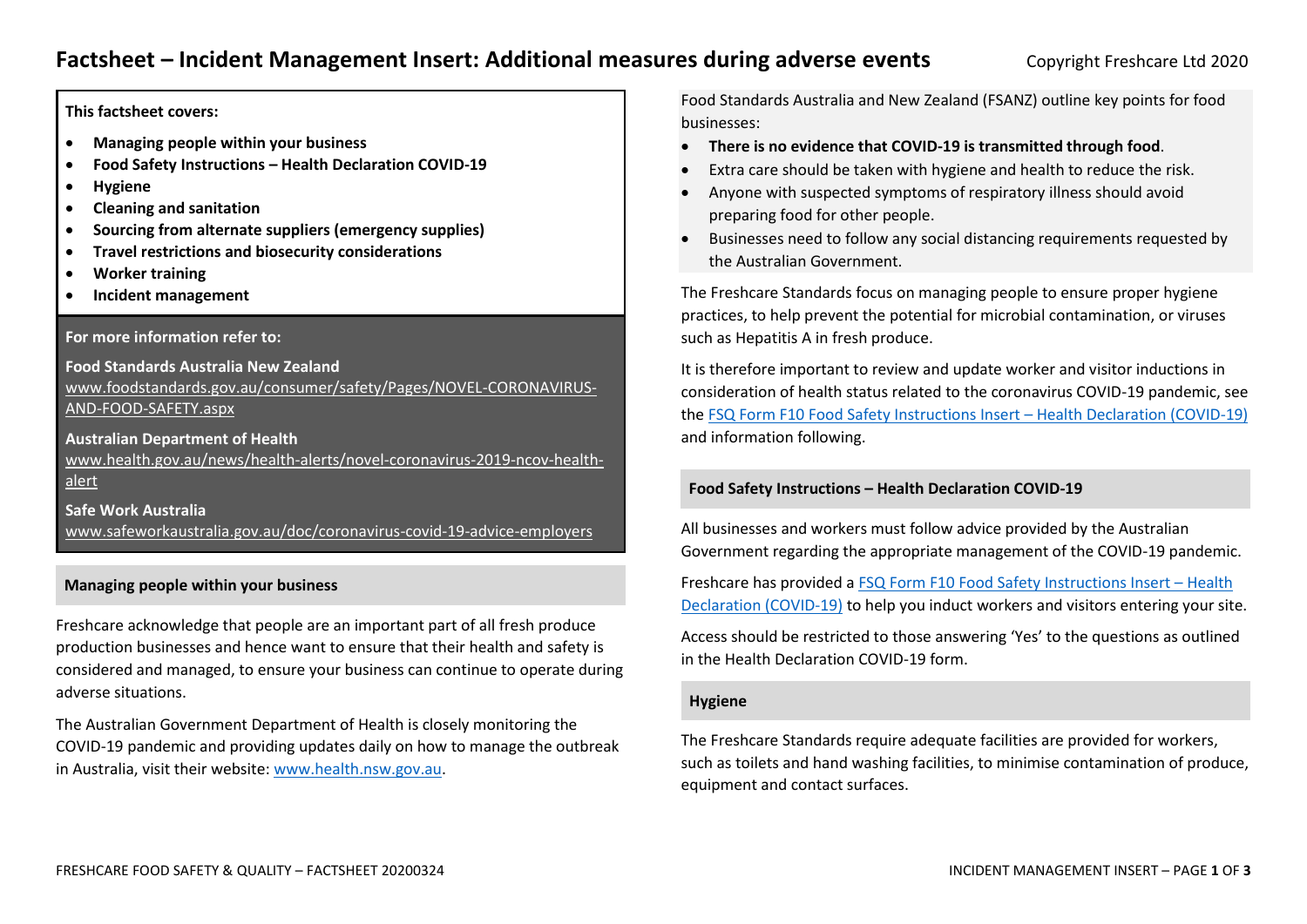# **Factsheet – Incident Management Insert: Additional measures during adverse events Copyright Freshcare Ltd 2020**

Suitable contingency plans should be in place in the event of supply shortcomings that affect food safety outcomes, such as access to hand sanitiser or gloves being in limited supply or unavailable.

**Hand sanitisers:** if hand sanitisers cannot be purchased, the following alternate methods can be accepted, based on risk and continuing evidence that the site is implementing good hygiene practices.

**F6.4.1:** *Where water is not proven to meet* E. coli *<1 cfu/100mL an alcohol-based hand sanitiser must be used after washing hands with soap and water.* 

- 1. Alternate water source for handwashing to be made available (that meets *E.coli* <1 cfu/100ml). This source could be bottled drinking water, town water collected and maintained in clean food grade containers.
- 2. Disposable gloves purchased and worn, changed frequently after complete hand washing.
- 3. Complete and thorough hand washing practices are in place that include full coverage of hands to wrists, underneath nails, between fingers for 20-30 seconds, followed by effective drying until hands are completely dry. Repeat this often, even if hands are still visibly clean.
- 4. Treatment and verification of water source to ensure water quality of *E. coli* <1 cfu/100ml

**F8.3.2:** *For produce that has an edible skin and may be eaten uncooked, all workers must apply hand sanitiser before handling produce or materials that may come into contact with produce.* 

- 1. Complete and thorough hand washing practices are in place, that include full coverage of hands to wrists, underneath nails, between fingers for 20-30 seconds, followed by effective drying until hands are completely dry. Repeat this often, even if hands are still visibly clean.
- 2. Disposable gloves purchased and worn, changed frequently after complete hand washing.

Businesses should also focus on additional cleaning and sanitation:

- Review cleaning and maintenance frequency for produce and non-produce contact surfaces.
- Increase cleaning and sanitation, as required.
- Additional cleaning measures should be considered for on-site accommodation and worker facilities, including lunchrooms, toilets and hand washing facilities.

## **Sourcing from alternate suppliers (emergency supplies)**

Freshcare FSQ4.1 and SC1 F11.1 requires that materials and services that may introduce a food safety risk are managed and evidence of compliance is kept for suppliers of such materials and services.

This now extends to situations, where your normal source of supply is restricted, and you need an alternative.

For items including chemicals (such as cleaning chemicals, soaps, sanitiser); personal protective equipment (PPE) and other hygiene supplies; the following must be considered before sourcing:

- Is it appropriate for intended use?
- Review the specifications for the material you need to source.
- Do you need a safety data sheet?
- Can you get an alternate brand, with same active ingredient?
- Does the supplier have details on their website regarding certifications they hold? Are they a well-known brand?
- Call the supplier and ask how they can help you source an alternate? What can they recommend?
- Check the packaging on arrival has appropriate label and date of manufacture/expiry, where applicable.
- Make a record on Form F11 Supplier table and indicate it is an emergency source (evidence of compliance) and note what was checked before purchasing.